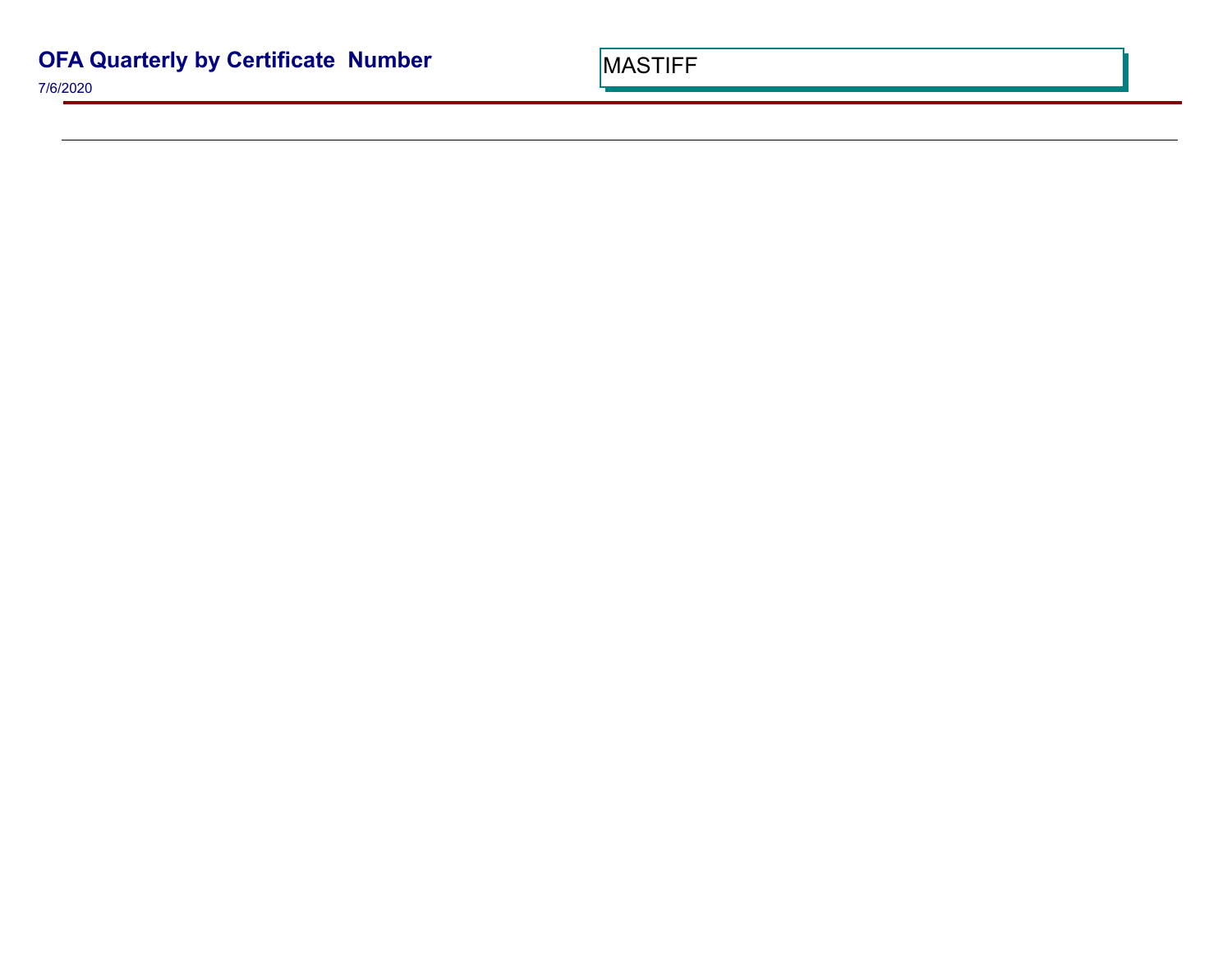|                    | <b>HIPS</b>                               |                    | Second qtr 2020     |            |     |             |  |
|--------------------|-------------------------------------------|--------------------|---------------------|------------|-----|-------------|--|
| <b>OFAID</b>       | <b>Name</b>                               | <b>Application</b> | <b>Registration</b> | <b>Sex</b> | Age |             |  |
| Prelim - EXCELLENT | EPICS IT'S MY LINE                        | 2140913            | WS64340701          | м          | 12  |             |  |
| Prelim - FAIR      | LIZARDS THE TOUGH GET GOING               | 2146584            | WS63607602          | м          | 16  |             |  |
| Prelim - FAIR      | RAIN BLAME IT ON THE RAIN                 | 2137437            | WS61546207          | F.         | 22  |             |  |
| Prelim - GOOD      | MOUNTAINVIEW SUNSHINE IN THE MEADOW       | 2147555            | WS61682407          | F          | 22  |             |  |
| Prelim - GOOD      | LAKESIDE MN BLONDE BOMBSHELL              | 2149453            | WS61462901          | F          | 22  |             |  |
| Prelim - GOOD      | GOLDENFYRE'S SWEET SMELL OF SUCCESS       | 2148251            | WS61485405          | F          | 23  |             |  |
| MF-9835F26F-VPI    | BEAVERCREEK'S ATHEN COMES Z IN TEOC       | 2137099            | WS60056509          | F          | 26  |             |  |
| MF-9836E24M-VPI    | MAGNUM'S WHEREVER YOU GO VIGGO            | 2061685            | WS60761201          | м          | 24  |             |  |
| MF-9837G39F-NOPI   | GREESONS RING AROUND THE ROSIE            | 2135717            | WS55820210          | F.         | 39  |             |  |
| MF-9838F39F-VPI    | GARY SCHNEIDER'S ALL THE WORLD IS A STAGE | 2136960            | WS55242002          | F.         | 39  |             |  |
| MF-9839G30F-VPI    | SOUTH SOUNDS HRM ELIZABETH QUEEN OF RUFF  | 1968749            | WS58261004          | F          | 30  |             |  |
| MF-9840F54F-VPI    | WEILER'S LOVELY LAYDEE LIBERTY            | 1906386            | WS51490008          | F          | 54  | CHIC 148550 |  |
| MF-9841G63M-VPI    | WEILER'S JEBIAN SIRCAR'S DARTH BAGHEERA   | 2137654            | WS49090601          | М          | 63  |             |  |
| MF-9842G30F-VPI    | <b>BRILLIANT MIDNIGHT MOONLIGHT</b>       | 2137934            | WS58546407          | F          | 30  |             |  |
| MF-9843G27M-VPI    | WEILER'S REACH FOR THE SKY                | 2137652            | WS59947801          | м          | 27  |             |  |
| MF-9844F44F-VPI    | JAEL A-YA-YA                              | 2139302            | WS54089009          | F.         | 44  |             |  |
| MF-9845F34F-NOPI   | DREAMACRES MISS MELODY                    | 2138896            | WS58074002          | F.         | 34  |             |  |
| MF-9846G34F-NOPI   | DREAMACRES MAGNIFICENT MEGAN              | 2138899            | WS58074001          | F          | 34  |             |  |
| MF-9847G31M-NOPI   | KMJ TAR HEELS' MAX                        | 2138901            | WS57770601          | М          | 31  |             |  |
| MF-9848G54M-NOPI   | KOUNTY LINE'S BLUEGRASS BOOMER            | 2138906            | WS51207102          | М          | 54  |             |  |
| MF-9849E24M-VPI    | SOUTHPORTS ARES GOD OF WAR                | 2073518            | WS62041001          | M          | 24  |             |  |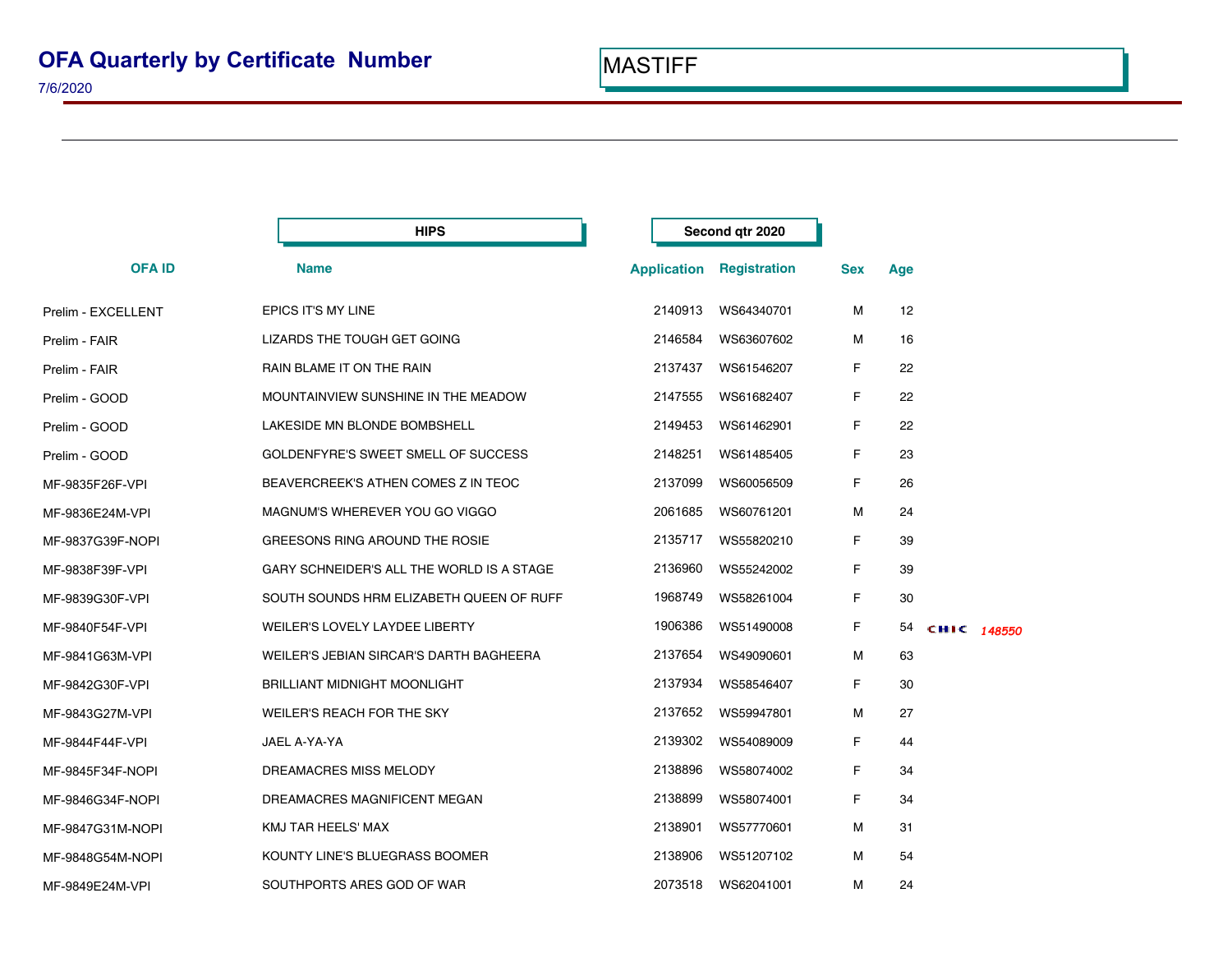|                 | <b>HIPS</b>                                               |                    | Second gtr 2020     |            |     |             |  |
|-----------------|-----------------------------------------------------------|--------------------|---------------------|------------|-----|-------------|--|
| <b>OFAID</b>    | <b>Name</b>                                               | <b>Application</b> | <b>Registration</b> | <b>Sex</b> | Age |             |  |
| MF-9850G34M-VPI | MAJESTIC'S MAXIMUS OF STAR RIDGE                          | 2140519            | WS57730206          | м          | 34  |             |  |
| MF-9851E24F-VPI | SOUTHPORTS LEILANI                                        | 2141074            | WS62041002          | F          | 24  |             |  |
| MF-9852G44F-VPI | <b>HEAVEN'S MOUNTAIN KHLOE MADEMOISELLE</b>               | 2141203            | WS55007008          | F          | 44  |             |  |
| MF-9853G26F-VPI | HEIMANN-ARGENTINA CHLOE                                   | 2113100            | WS65920101          | F          | 26  |             |  |
| MF-9854G24F-VPI | PRINCESS LILY ROSE HARRELL                                | 2142910            | WS61201504          | F          | 24  |             |  |
| MF-9855G28F-VPI | LAMARS BRANDY ALEXANDRIA OF SOUTHPORT                     | 2141363            | WS59558601          | F          | 28  |             |  |
| MF-9856G28F-PI  | LAMARS HERITAGE HEARTH FULL CIRCLE                        | 2141401            | WS59558604          | F          | 28  |             |  |
| MF-9857F32F-PI  | GOLDLEAF'S LEADER OF THE PACK                             | 1960889            | WS58348604          | F          | 32  |             |  |
| MF-9858G32F-VPI | <b>OASIS SUMMER BREEZE</b>                                | 2142533            | WS58478904          | F          | 32  |             |  |
| MF-9859G37F-VPI | ROSIE COTTON OF LITTLE SKY                                | 2142495            | WS56505903          | F          | 37  |             |  |
| MF-9860G33F-VPI | VAN D'S THY SWEETNESS                                     | 2144492            | WS58465501          | F          | 33  |             |  |
| MF-9861G28M-VPI | LAZY D'S STREET OUTLAW                                    | 2145749            | WS59588201          | м          | 28  |             |  |
| MF-9862G31M-VPI | VINZENZ DEL PENON DE IFACH                                | 2146599            | 1141698             | М          | 31  |             |  |
| MF-9863G25M-VPI | R3 CABEZON ONE MORE RIDE                                  | 2031280            | WS61014002          | М          | 25  |             |  |
| MF-9864E24M-VPI | R3 MIGHTY YOUNG GUN                                       | 2000269            | WS61140601          | М          | 24  |             |  |
| MF-9865G24F-VPI | GREEN MEADOWS BELIEVE IT OR NOT                           | 2063200            | WS62872601          | F          | 24  |             |  |
| MF-9866F27F-VPI | GARY SCHNEIDER-ALKI THE WORLD IS OUR OYSTER               | 2147585            | WS60562802          | F          | 27  |             |  |
| MF-9867F29F-VPI | LAMARS LAGNIAPPE FLYING TOO CLOSE TO THE<br><b>GROUND</b> | 2136736            | WS59558605          | F          | 29  | CHIC 149391 |  |
| MF-9868E28M-VPI | WEILER'S WELCOME TO THE DARK SIDE                         | 2148088            | WS59947806          | м          | 28  |             |  |
| MF-9869G24F-VPI | KINSMENS LAND OF LIBERTY                                  | 2065190            | WS61197501          | F          | 24  |             |  |
| MF-9870E49F-VPI | QUEEN GRACIE MAE OF TROY                                  | 2148796            | WS53376106          | F          | 49  |             |  |
| MF-9871G30F-VPI | KINSMENS GODDESS OF HUMOR                                 | 2149170            | WS59648208          | F          | 30  |             |  |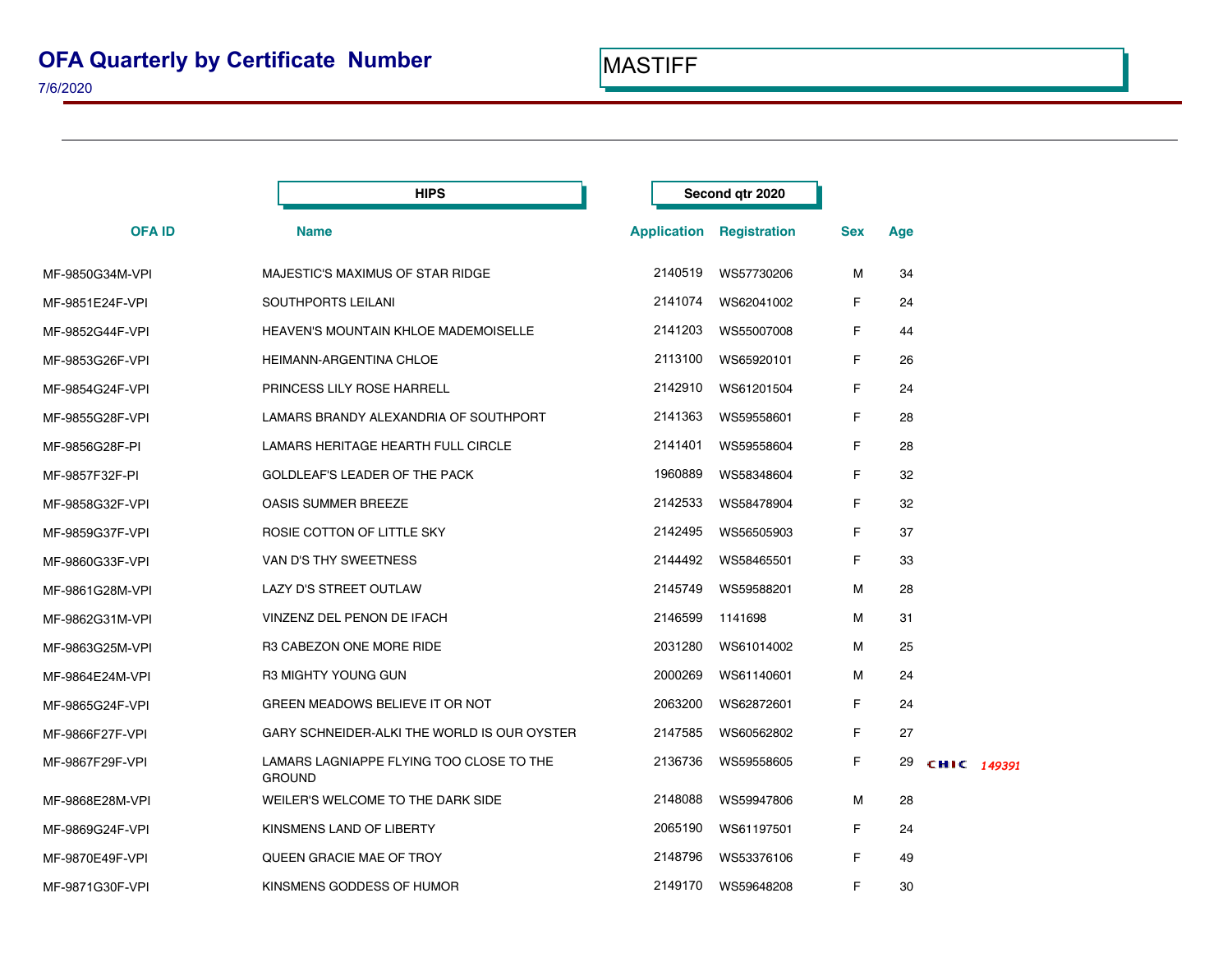|                  | <b>HIPS</b>                                                         |                    | Second qtr 2020     |            |     |  |
|------------------|---------------------------------------------------------------------|--------------------|---------------------|------------|-----|--|
| <b>OFAID</b>     | <b>Name</b>                                                         | <b>Application</b> | <b>Registration</b> | <b>Sex</b> | Age |  |
| MF-9872E74M-VPI  | <b>TIGERLINE'S LUXURIOUS BENTLEY</b>                                | 2146051            | WS46429203          | М          | 74  |  |
| MF-9873G24F-VPI  | BIG BLUE NATION ' HOME OF 3M MASTIFFS' MACI<br><b>LEIGH</b>         | 2060790            | WS60940401          | F.         | 24  |  |
| MF-9874F29F-VPI  | GREESONS N YABIGS ICING ON THE CAKE MM128                           | 2149722            | WS59310603          | F          | 29  |  |
| MF-9875E24F-NOPI | <b>HESS' COUNTRY MAYBE IT WAS MEMPHIS</b>                           | 2150764            | WS61098101          | F          | 24  |  |
| MF-9876G24F-VPI  | <b>NOTTINGHILL'S ARTIMIS</b>                                        | 2150879            | FJ792785            | F          | 24  |  |
| MF-9877G24M-VPI  | DEXTER VALENTINE HARRELL                                            | 2151203            | WS61095002          | М          | 24  |  |
| MF-9878G32F-VPI  | RUSTIC ROSE HEART OF MY HEART                                       | 2140220            | WS58531601          | F          | 32  |  |
| MF-9879F27M-VPI  | <b>RUSTICROSE HARLEY HEARTOF FIRE OF</b><br><b>MAJESTICMASTIFFS</b> | 2152745            | WS60611414          | М          | 27  |  |
| MF-9880F26M-VPI  | UNO GRANDE OBSIDIAN REFLECTION WITH<br><b>PROTECTION</b>            | 2151897            | WS60472711          | М          | 26  |  |
| MF-9881G27F-VPI  | RIVER CITY'S OVER THE RAINBOW                                       | 2153072            | WS60044107          | F          | 27  |  |
| MF-9882G29F-VPI  | LAKESIDE MN TWAS THE NIGHT BEFORE<br><b>CHRISTMAS-EVE</b>           | 1969068            | WS59640501          | F          | 29  |  |
| MF-9883G72F-VPI  | <b>TIGERLINE'S ROSIE</b>                                            | 2153398            | WS62989601          | F.         | 72  |  |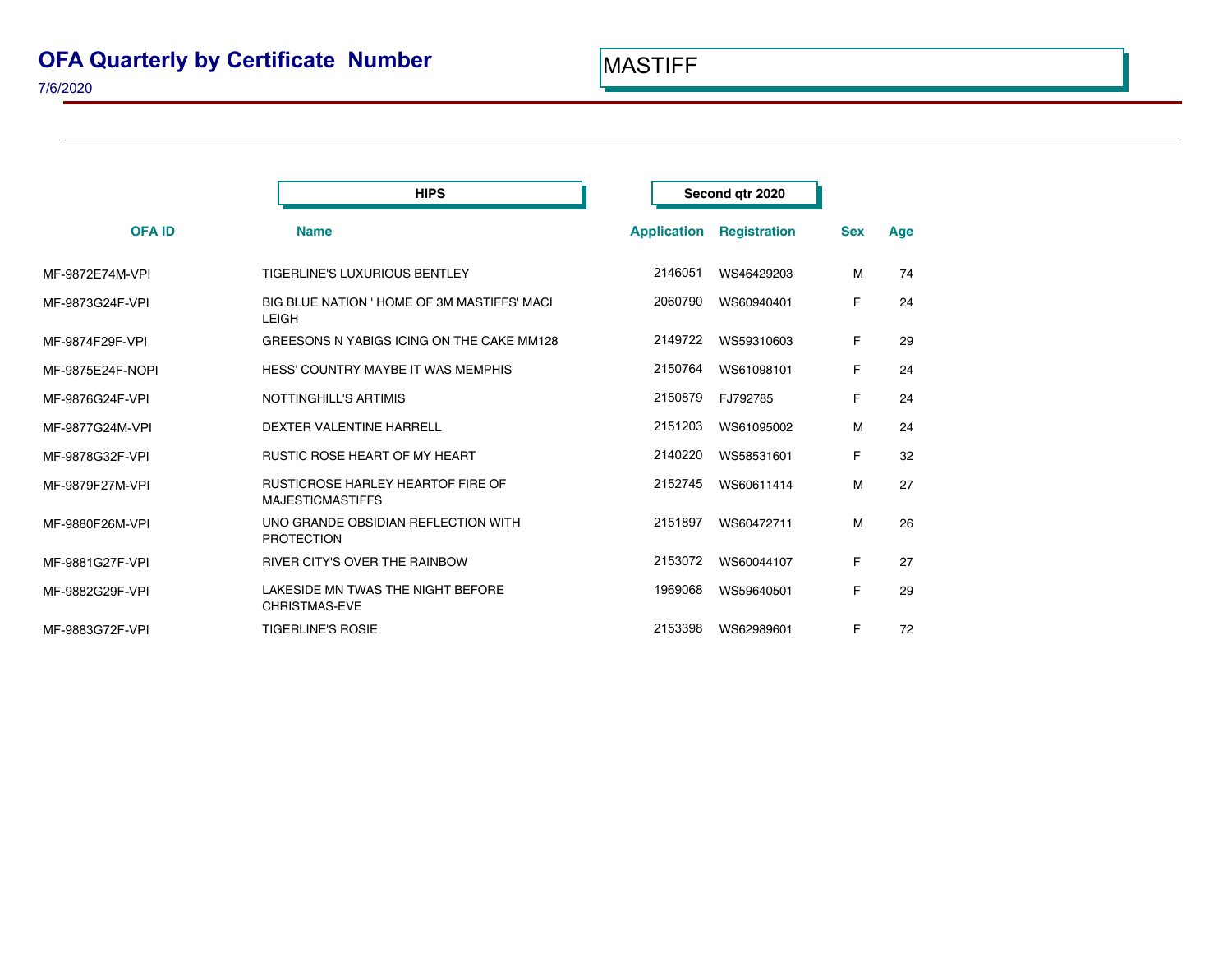|                                                           | <b>ELBOW</b>                                |                    | Second gtr 2020     |            |     |             |
|-----------------------------------------------------------|---------------------------------------------|--------------------|---------------------|------------|-----|-------------|
| <b>OFAID</b>                                              | <b>Name</b>                                 | <b>Application</b> | <b>Registration</b> | <b>Sex</b> | Age |             |
| Prelim - Normal                                           | <b>EPICS IT'S MY LINE</b>                   | 2140913            | WS64340701          | М          | 12  |             |
| Prelim - Normal                                           | LIZARDS THE TOUGH GET GOING                 | 2146584            | WS63607602          | м          | 16  |             |
| Prelim - Normal                                           | RAIN BLAME IT ON THE RAIN                   | 2137437            | WS61546207          | F.         | 22  |             |
| Prelim - Normal                                           | MOUNTAINVIEW SUNSHINE IN THE MEADOW         | 2147555            | WS61682407          | F          | 22  |             |
| DEGENERATIVE JOINT<br>DISEASE I UNILATERAL<br><b>LEFT</b> | LAKESIDE MN BLONDE BOMBSHELL                | 2149453            | WS61462901          | F.         | 22  |             |
| Prelim - Normal                                           | GOLDENFYRE'S SWEET SMELL OF SUCCESS         | 2148251            | WS61485405          | F.         | 23  |             |
| FCP/DJD II                                                | GREESONS N YABIGS ICING ON THE CAKE MM128   | 2149722            | WS59310603          | F.         | 29  |             |
| MF-EL6365F26-VPI                                          | BEAVERCREEK'S ATHEN COMES Z IN TEOC         | 2137099            | WS60056509          | F.         | 26  |             |
| MF-EL6366M24-VPI                                          | MAGNUM'S WHEREVER YOU GO VIGGO              | 2061685            | WS60761201          | м          | 24  |             |
| MF-EL6367F39-NOPI                                         | GREESONS RING AROUND THE ROSIE              | 2135717            | WS55820210          | F.         | 39  |             |
| MF-EL6368F39-VPI                                          | GARY SCHNEIDER'S ALL THE WORLD IS A STAGE   | 2136960            | WS55242002          | F.         | 39  |             |
| MF-EL6369F54-VPI                                          | WEILER'S LOVELY LAYDEE LIBERTY              | 1906386            | WS51490008          | F.         | 54  | CHIC 148550 |
| MF-EL6370M63-VPI                                          | WEILER'S JEBIAN SIRCAR'S DARTH BAGHEERA     | 2137654            | WS49090601          | М          | 63  |             |
| MF-EL6371F30-VPI                                          | <b>BRILLIANT MIDNIGHT MOONLIGHT</b>         | 2137934            | WS58546407          | F.         | 30  |             |
| MF-EL6372M27-VPI                                          | WEILER'S REACH FOR THE SKY                  | 2137652            | WS59947801          | М          | 27  |             |
| MF-EL6373F34-NOPI                                         | DREAMACRES MAGNIFICENT MEGAN                | 2138899            | WS58074001          | F.         | 34  |             |
| MF-EL6374M31-NOPI                                         | KMJ TAR HEELS' MAX                          | 2138901            | WS57770601          | м          | 31  |             |
| MF-EL6375M54-NOPI                                         | KOUNTY LINE'S BLUEGRASS BOOMER              | 2138906            | WS51207102          | м          | 54  |             |
| MF-EL6376M24-VPI                                          | SOUTHPORTS ARES GOD OF WAR                  | 2073518            | WS62041001          | м          | 24  |             |
| MF-EL6377M34-VPI                                          | MAJESTIC'S MAXIMUS OF STAR RIDGE            | 2140519            | WS57730206          | м          | 34  |             |
| MF-EL6378F24-VPI                                          | SOUTHPORTS LEILANI                          | 2141074            | WS62041002          | F          | 24  |             |
| MF-EL6379F44-VPI                                          | <b>HEAVEN'S MOUNTAIN KHLOE MADEMOISELLE</b> | 2141203            | WS55007008          | F          | 44  |             |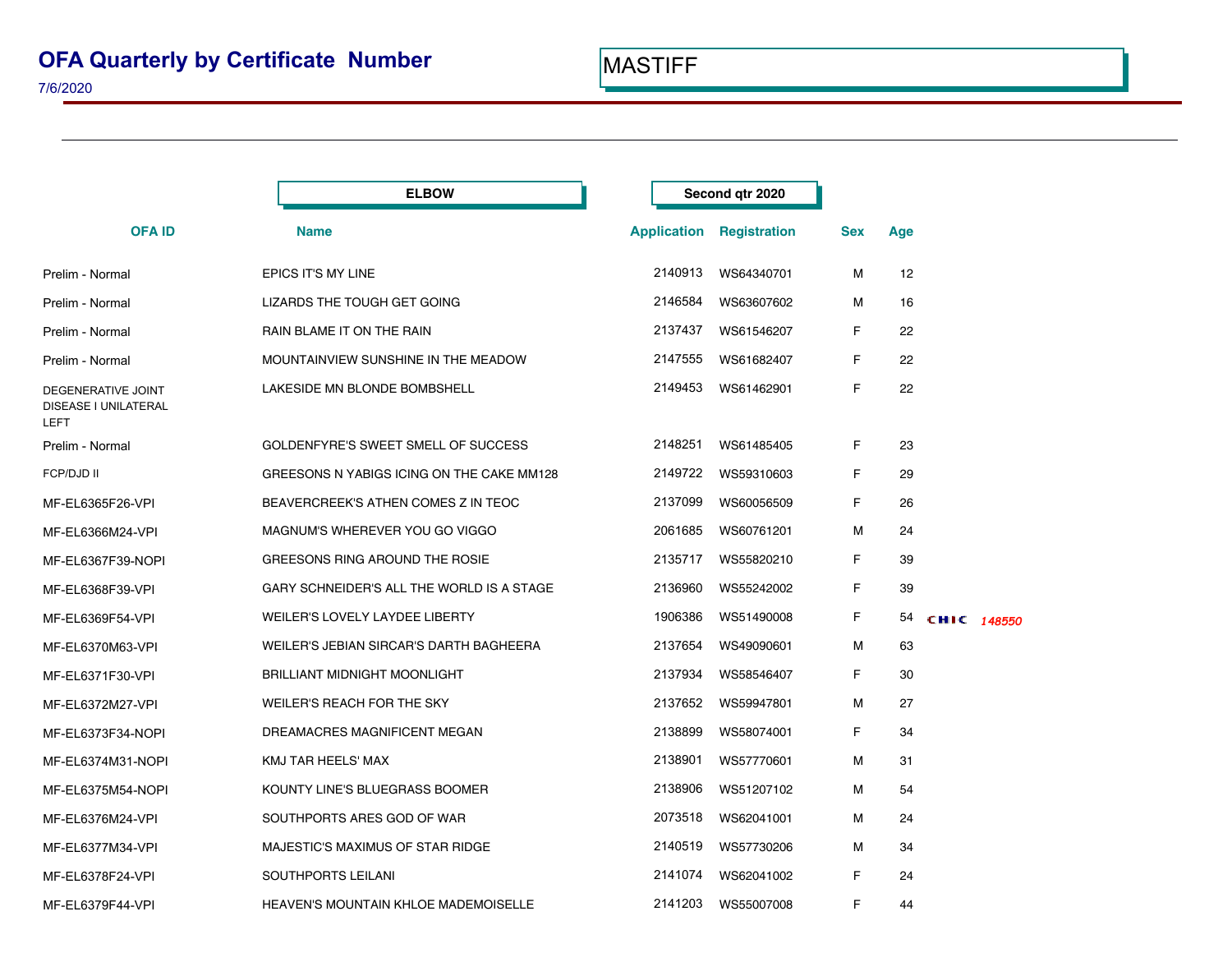|                   | <b>ELBOW</b>                                                |                    | Second qtr 2020 |            |     |             |
|-------------------|-------------------------------------------------------------|--------------------|-----------------|------------|-----|-------------|
| <b>OFAID</b>      | <b>Name</b>                                                 | <b>Application</b> | Registration    | <b>Sex</b> | Age |             |
| MF-EL6380F26-VPI  | HEIMANN-ARGENTINA CHLOE                                     | 2113100            | WS65920101      | F          | 26  |             |
| MF-EL6381F28-VPI  | LAMARS BRANDY ALEXANDRIA OF SOUTHPORT                       | 2141363            | WS59558601      | F.         | 28  |             |
| MF-EL6382F28-PI   | LAMARS HERITAGE HEARTH FULL CIRCLE                          | 2141401            | WS59558604      | F          | 28  |             |
| MF-EL6383F32-VPI  | <b>OASIS SUMMER BREEZE</b>                                  | 2142533            | WS58478904      | F          | 32  |             |
| MF-EL6384F83-VPI  | ATHENA GODDESS OF WISDOM                                    | 2143675            | NOREG2143675    | F          | 83  |             |
| MF-EL6385F37-VPI  | ROSIE COTTON OF LITTLE SKY                                  | 2142495            | WS56505903      | F          | 37  |             |
| MF-EL6386F33-VPI  | VAN D'S THY SWEETNESS                                       | 2144492            | WS58465501      | F          | 33  |             |
| MF-EL6387M28-VPI  | LAZY D'S STREET OUTLAW                                      | 2145749            | WS59588201      | м          | 28  |             |
| MF-EL6388M31-VPI  | VINZENZ DEL PENON DE IFACH                                  | 2146599            | 1141698         | м          | 31  |             |
| MF-EL6389M25-VPI  | R3 CABEZON ONE MORE RIDE                                    | 2031280            | WS61014002      | м          | 25  |             |
| MF-EL6390M24-VPI  | R3 MIGHTY YOUNG GUN                                         | 2000269            | WS61140601      | М          | 24  |             |
| MF-EL6391F24-VPI  | GREEN MEADOWS BELIEVE IT OR NOT                             | 2063200            | WS62872601      | F          | 24  |             |
| MF-EL6392F27-VPI  | GARY SCHNEIDER-ALKI THE WORLD IS OUR OYSTER                 | 2147585            | WS60562802      | F          | 27  |             |
| MF-EL6393F29-VPI  | LAMARS LAGNIAPPE FLYING TOO CLOSE TO THE<br><b>GROUND</b>   | 2136736            | WS59558605      | F          | 29  | CHIC 149391 |
| MF-EL6394M28-VPI  | WEILER'S WELCOME TO THE DARK SIDE                           | 2148088            | WS59947806      | м          | 28  |             |
| MF-EL6395F24-VPI  | KINSMENS LAND OF LIBERTY                                    | 2065190            | WS61197501      | F          | 24  |             |
| MF-EL6396F49-VPI  | QUEEN GRACIE MAE OF TROY                                    | 2148796            | WS53376106      | F          | 49  |             |
| MF-EL6397F30-VPI  | KINSMENS GODDESS OF HUMOR                                   | 2149170            | WS59648208      | F          | 30  |             |
| MF-EL6398F29-NOPI | GREESONS MY BUTS BIGGER DEN YOUR BUT                        | 2137376            | WS59941301      | F          | 29  |             |
| MF-EL6399M74-VPI  | <b>TIGERLINE'S LUXURIOUS BENTLEY</b>                        | 2146051            | WS46429203      | м          | 74  |             |
| MF-EL6400F24-VPI  | BIG BLUE NATION ' HOME OF 3M MASTIFFS' MACI<br><b>LEIGH</b> | 2060790            | WS60940401      | F          | 24  |             |
| MF-EL6401F24-NOPI | <b>HESS' COUNTRY MAYBE IT WAS MEMPHIS</b>                   | 2150764            | WS61098101      | F          | 24  |             |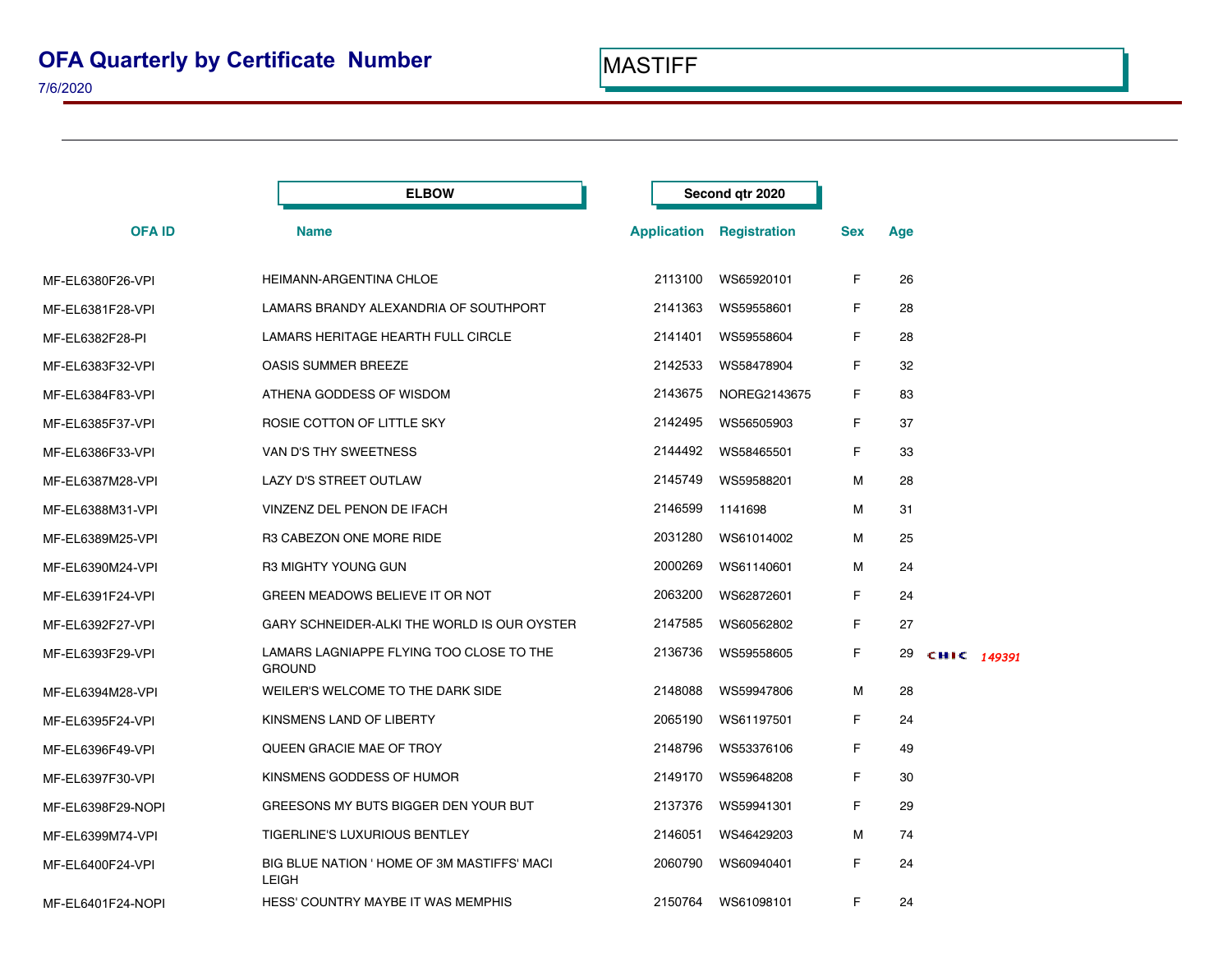|                   | <b>ELBOW</b>                                              | Second gtr 2020                           |            |     |
|-------------------|-----------------------------------------------------------|-------------------------------------------|------------|-----|
| <b>OFAID</b>      | <b>Name</b>                                               | <b>Registration</b><br><b>Application</b> | <b>Sex</b> | Age |
| MF-EL6402F24-VPI  | NOTTINGHILL'S ARTIMIS                                     | 2150879<br>FJ792785                       | F          | 24  |
| MF-EL6403F32-VPI  | <b>RUSTIC ROSE HEART OF MY HEART</b>                      | 2140220<br>WS58531601                     | F          | 32  |
| MF-EL6404F24-NOPI | KASOTA'S DON'T TAKE YOUR EYES OFF ME                      | 2152209<br>WS61454605                     | F          | 24  |
| MF-EL6405F27-VPI  | RIVER CITY'S OVER THE RAINBOW                             | 2153072<br>WS60044107                     | F          | 27  |
| MF-EL6406F29-VPI  | LAKESIDE MN TWAS THE NIGHT BEFORE<br><b>CHRISTMAS-EVE</b> | 1969068<br>WS59640501                     | F          | 29  |
| MF-EL6407F72-VPI  | <b>TIGERLINE'S ROSIE</b>                                  | 2153398<br>WS62989601                     | F          | 72  |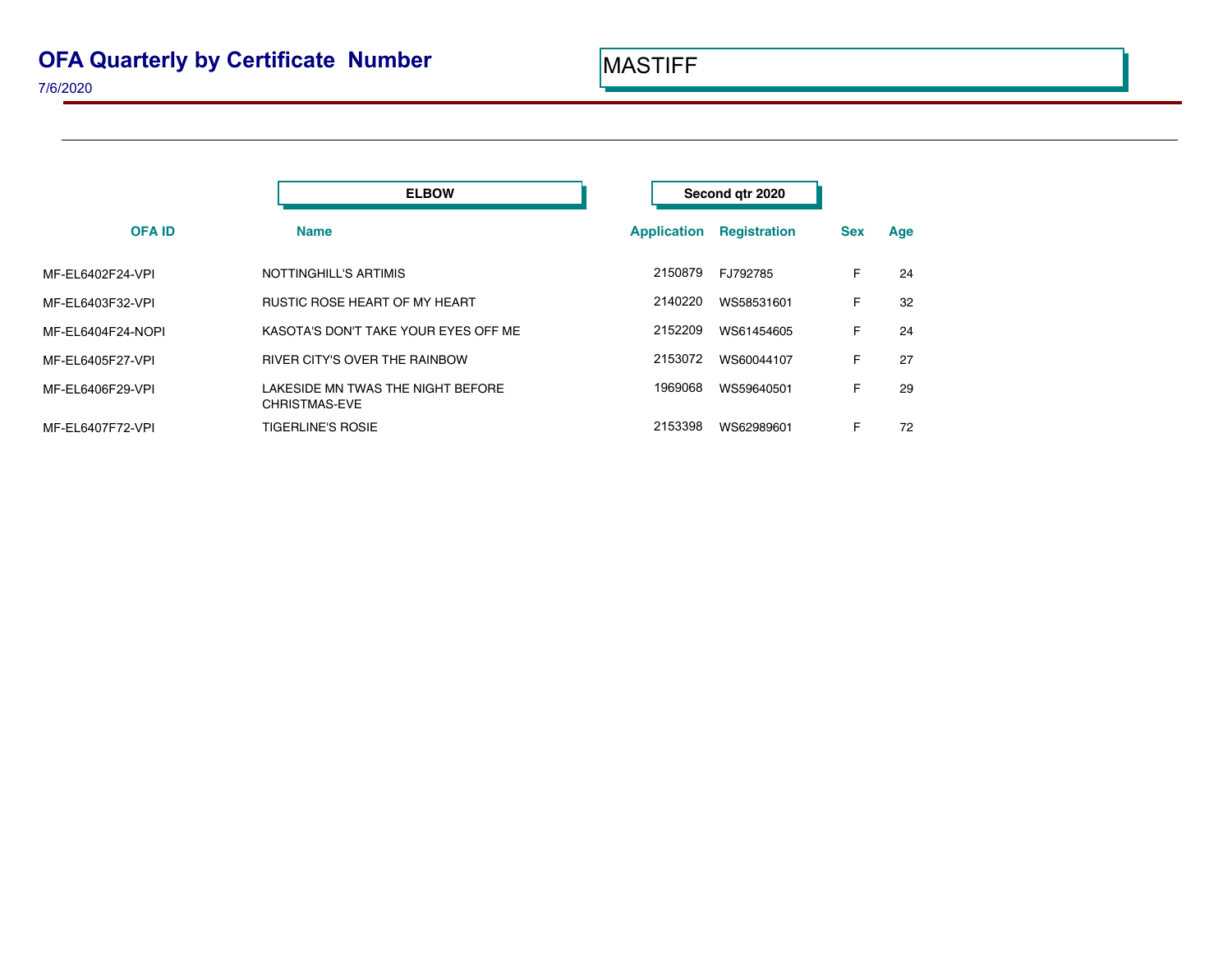|                      | <b>PATELLA</b>                                            |                    | Second gtr 2020 |            |                 |             |  |
|----------------------|-----------------------------------------------------------|--------------------|-----------------|------------|-----------------|-------------|--|
| <b>OFAID</b>         | <b>Name</b>                                               | <b>Application</b> | Registration    | <b>Sex</b> | Age             |             |  |
| MF-PA3271/25F/P-VPI  | <b>HEIMANN-ARGENTINA CHLOE</b>                            | 2113100            | WS65920101      | F          | 25              |             |  |
| MF-PA3272/24M/S-VPI  | SOUTHPORTS ARES GOD OF WAR                                | 2073518            | WS62041001      | м          | 24              |             |  |
| MF-PA3273/34F/P-NOPI | DREAMACRES MISS MELODY                                    | 2138896            | WS58074002      | F          | 34              |             |  |
| MF-PA3274/34F/P-NOPI | DREAMACRES MAGNIFICENT MEGAN                              | 2138899            | WS58074001      | F          | 34              |             |  |
| MF-PA3275/31M/P-NOPI | KMJ TAR HEELS' MAX                                        | 2138901            | WS57770601      | м          | 31              |             |  |
| MF-PA3276/54M/P-NOPI | KOUNTY LINE'S BLUEGRASS BOOMER                            | 2138906            | WS51207102      | м          | 54              |             |  |
| MF-PA3277/12M/P-VPI  | EPICS IT'S MY LINE                                        | 2140913            | WS64340701      | м          | 12 <sup>2</sup> |             |  |
| MF-PA3278/17M/P-VPI  | LUPER'S MIGHTY GOD OF THUNDER                             | 2141068            | WS62443106      | м          | 17              |             |  |
| MF-PA3279/24F/S-VPI  | SOUTHPORTS LEILANI                                        | 2141074            | WS62041002      | F.         | 24              |             |  |
| MF-PA3280/32F/P-VPI  | <b>GOLDLEAF'S LEADER OF THE PACK</b>                      | 1960889            | WS58348604      | F.         | 32              |             |  |
| MF-PA3281/16M/P-VPI  | WEILER'S SHARP DRESSED MAN AT RIVER VALLEY                | 2122062            | WS63526302      | м          | 16              |             |  |
| MF-PA3282/28F/P-VPI  | IMPECCABLE'S COME ON BARBIE, LET'S GO PARTY               | 2144131            | WS59891003      | F.         | 28              |             |  |
| MF-PA3283/33F/P-VPI  | VAN D'S THY SWEETNESS                                     | 2144492            | WS58465501      | F.         | 33              |             |  |
| MF-PA3284/26M/P-VPI  | WEILER'S REACH FOR THE SKY                                | 2137652            | WS59947801      | м          | 26              |             |  |
| MF-PA3285/62M/P-VPI  | WEILER'S JEBIAN SIRCAR'S DARTH BAGHEERA                   | 2137654            | WS49090601      | м          | 62              |             |  |
| MF-PA3286/13M/P-VPI  | WEILER'S DISTURBING THE PEACE                             | 2145374            | WS63373901      | м          | 13              |             |  |
| MF-PA3287/29F/P-VPI  | LAMARS LAGNIAPPE FLYING TOO CLOSE TO THE<br><b>GROUND</b> | 2136736            | WS59558605      | F.         | 29              | CHIC 149391 |  |
| MF-PA3288/24F/P-VPI  | GREEN MEADOWS BELIEVE IT OR NOT                           | 2063200            | WS62872601      | F          | 24              |             |  |
| MF-PA3289/24M/P-VPI  | R3 MIGHTY YOUNG GUN                                       | 2000269            | WS61140601      | м          | 24              |             |  |
| MF-PA3290/25M/P-VPI  | R3 CABEZON ONE MORE RIDE                                  | 2031280            | WS61014002      | м          | 25              |             |  |
| MF-PA3291/22F/P-VPI  | MOUNTAINVIEW SUNSHINE IN THE MEADOW                       | 2147555            | WS61682407      | F.         | 22              |             |  |
| MF-PA3292/23F/P-VPI  | GOLDENFYRE'S SWEET SMELL OF SUCCESS                       | 2148251            | WS61485405      | F          | 23              |             |  |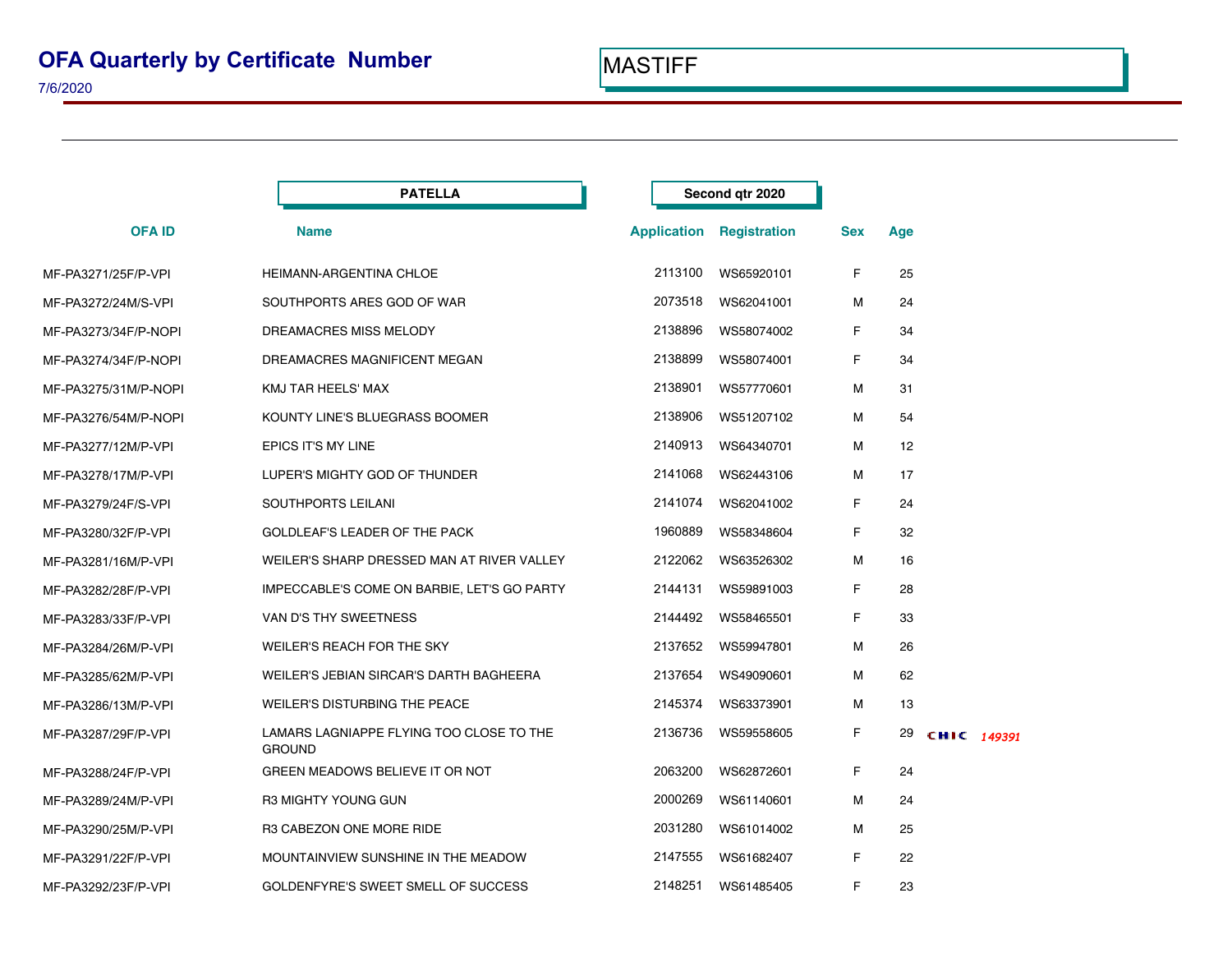|                      | <b>PATELLA</b>                                            | Second qtr 2020 |                    |                     |            |     |  |
|----------------------|-----------------------------------------------------------|-----------------|--------------------|---------------------|------------|-----|--|
| <b>OFA ID</b>        | <b>Name</b>                                               |                 | <b>Application</b> | <b>Registration</b> | <b>Sex</b> | Age |  |
| MF-PA3293/26F/P-VPI  | GARY SCHNEIDER-BEOWULFS SOUTHERN CHARM                    |                 | 2116595            | WS59342402          | F          | 26  |  |
| MF-PA3294/23F/P-VPI  | GARY SCHNEIDER-BEOWULFS SPLASHIN W BALI                   |                 | 2118741            | WS60562803          | F          | 23  |  |
| MF-PA3295/15M/P-VPI  | <b>BEOWULFS SHOGUN'S RISING SON</b>                       |                 | 2120013            | WS62454401          | м          | 15  |  |
| MF-PA3296/22F/P-VPI  | <b>BEOWULFS BRINGIN THE MAGIC</b>                         |                 | 2130461            | WS61013501          | F          | 22  |  |
| MF-PA3297/23F/P-VPI  | BEOWULFS NO ENDORSEMENT NEEDED                            |                 | 2148125            | WS61988701          | F          | 23  |  |
| MF-PA3298/22F/P-PI   | LAKESIDE MN BLONDE BOMBSHELL                              |                 | 2149453            | WS61462901          | F          | 22  |  |
| MF-PA3299/23F/P-VPI  | DEEZ I WANT IT NOW AT EXCELSIOR                           |                 | 2059705            | WS61818706          | F          | 23  |  |
| MF-PA3300/29F/P-VPI  | GREESONS N YABIGS ICING ON THE CAKE MM128                 |                 | 2149722            | WS59310603          | F          | 29  |  |
| MF-PA3301/29F/P-NOPI | GREESONS MY BUTS BIGGER DEN YOUR BUT                      |                 | 2137376            | WS59941301          | F          | 29  |  |
| MF-PA3302/65F/P-VPI  | ALPINE'S COUNT'N' YOUR BLESSINGS                          |                 | 2150530            | WS49384301          | F          | 65  |  |
| MF-PA3303/24F/P-NOPI | HESS' COUNTRY MAYBE IT WAS MEMPHIS                        |                 | 2150764            | WS61098101          | F          | 24  |  |
| MF-PA3304/24F/P-VPI  | <b>NOTTINGHILL'S ARTIMIS</b>                              |                 | 2150879            | FJ792785            | F          | 24  |  |
| MF-PA3305/26M/P-VPI  | UNO GRANDE OBSIDIAN REFLECTION WITH<br><b>PROTECTION</b>  |                 | 2151897            | WS60472711          | м          | 26  |  |
| MF-PA3306/25F/P-VPI  | UNO GRANDE OK BARBIE LETS GO PARTY                        |                 | 2151850            | WS60472710          | F          | 25  |  |
| MF-PA3307/29F/P-VPI  | LAKESIDE MN TWAS THE NIGHT BEFORE<br><b>CHRISTMAS-EVE</b> |                 | 1969068            | WS59640501          | F          | 29  |  |
| MF-PA3308/21F/P-VPI  | EPICSPALMETTOSROYALPAININTHEPISGAH                        |                 | 2152139            | WS62439104          | F          | 21  |  |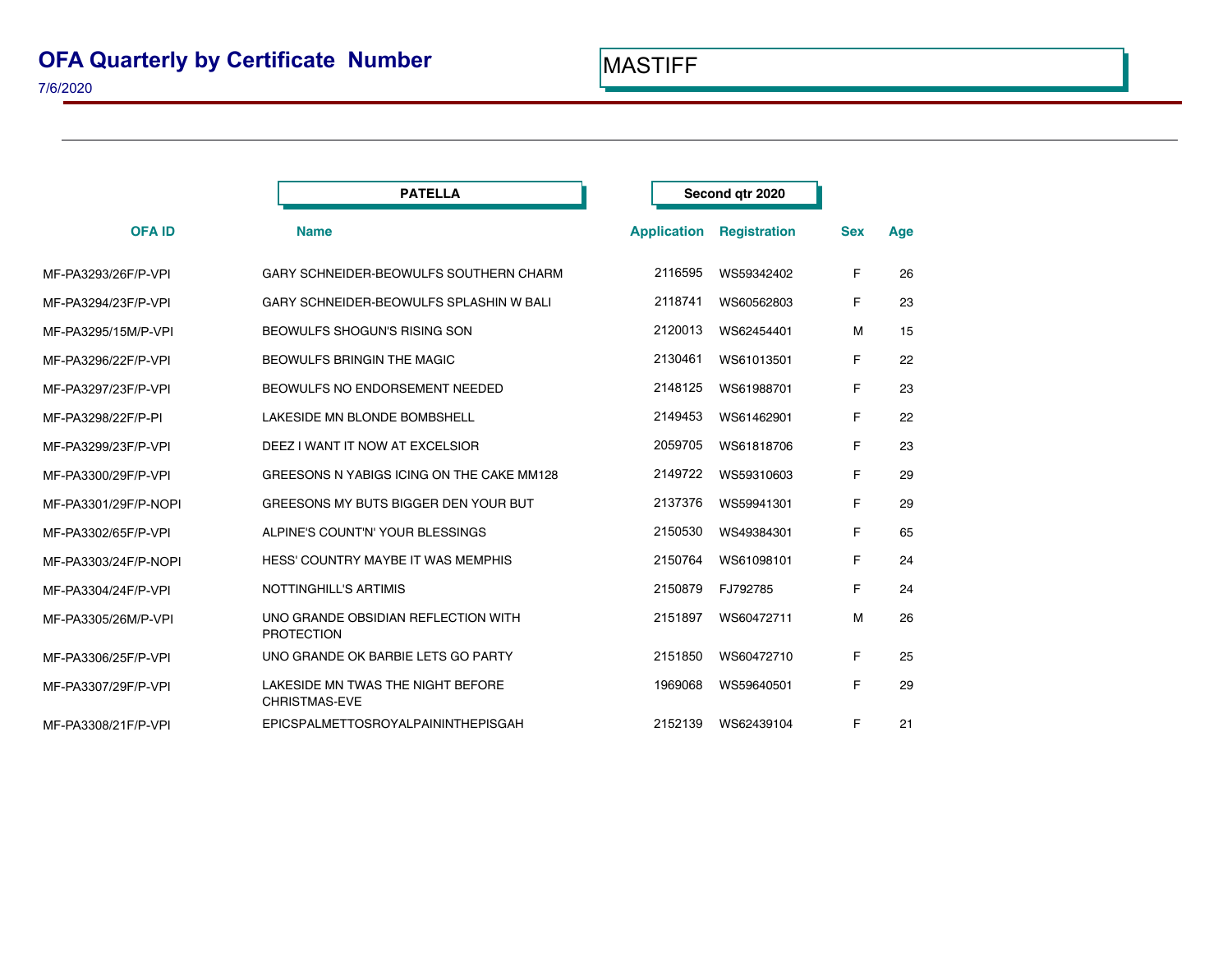|                           | <b>CARDIAC</b>                                            |                    | Second gtr 2020     |            |                 |             |  |
|---------------------------|-----------------------------------------------------------|--------------------|---------------------|------------|-----------------|-------------|--|
| <b>OFAID</b>              | <b>Name</b>                                               | <b>Application</b> | <b>Registration</b> | <b>Sex</b> | Age             |             |  |
| MF-CA3620/25M/C-VPI       | SALEM MOON'S CAMOFLAUGE OF RUSTIC ROSE                    | 2132889            | WS60561206          | м          | 25              | CHIC 148456 |  |
| MF-CA3621/24M/S-VPI       | SOUTHPORTS ARES GOD OF WAR                                | 2073518            | WS62041001          | м          | 24              |             |  |
| MF-CA3622/34F/P-NOPI      | DREAMACRES MISS MELODY                                    | 2138896            | WS58074002          | F.         | 34              |             |  |
| MF-CA3623/34F/P-NOPI      | DREAMACRES MAGNIFICENT MEGAN                              | 2138899            | WS58074001          | F.         | 34              |             |  |
| MF-CA3624/31M/P-NOPI      | KMJ TAR HEELS' MAX                                        | 2138901            | WS57770601          | м          | 31              |             |  |
| MF-CA3625/54M/P-NOPI      | KOUNTY LINE'S BLUEGRASS BOOMER                            | 2138906            | WS51207102          | м          | 54              |             |  |
| MF-CA3626/12M/P-VPI       | EPICS IT'S MY LINE                                        | 2140913            | WS64340701          | м          | 12 <sup>2</sup> |             |  |
| MF-CA3627/24F/S-VPI       | SOUTHPORTS LEILANI                                        | 2141074            | WS62041002          | F.         | 24              |             |  |
| MF-CA3628/32F/P-VPI       | GOLDLEAF'S LEADER OF THE PACK                             | 1960889            | WS58348604          | F          | 32              |             |  |
| MF-CA3629/28F/P-VPI       | LAMARS BRANDY ALEXANDRIA OF SOUTHPORT                     | 2141363            | WS59558601          | F.         | 28              |             |  |
| MF-CA3630/28F/P-VPI       | LAMARS HERITAGE HEARTH FULL CIRCLE                        | 2141401            | WS59558604          | F          | 28              |             |  |
| MF-CA3631/16M/P-VPI       | WEILER'S SHARP DRESSED MAN AT RIVER VALLEY                | 2122062            | WS63526302          | м          | 16              |             |  |
| MF-CA3632/28F/P-VPI       | IMPECCABLE'S COME ON BARBIE, LET'S GO PARTY               | 2144131            | WS59891003          | F          | 28              |             |  |
| MF-CA3633/33F/P-VPI       | VAN D'S THY SWEETNESS                                     | 2144492            | WS58465501          | F          | 33              |             |  |
| MF-CA3634/26M/P-VPI       | WEILER'S REACH FOR THE SKY                                | 2137652            | WS59947801          | М          | 26              |             |  |
| MF-CA3635/62M/P-VPI       | WEILER'S JEBIAN SIRCAR'S DARTH BAGHEERA                   | 2137654            | WS49090601          | м          | 62              |             |  |
| MF-CA3636/29F/P-VPI       | LAMARS LAGNIAPPE FLYING TOO CLOSE TO THE<br><b>GROUND</b> | 2136736            | WS59558605          | F.         | 29              | CHIC 149391 |  |
| MF-CA3637/112M/P-VPI-ECHO | <b>RAINY DAYS SMALL TOWN OBSESSION</b>                    | 979259             | WS36916913          | м          | 112             |             |  |
| MF-CA3638/24F/P-VPI       | GREEN MEADOWS BELIEVE IT OR NOT                           | 2063200            | WS62872601          | F.         | 24              |             |  |
| MF-CA3639/22F/P-VPI-ECHO  | LAKESIDE MN PRETTY AS A POSIE AT TEMBLOR                  | 2142223            | WS61470009          | F.         | 22              |             |  |
| MF-CA3640/24M/P-VPI       | R3 MIGHTY YOUNG GUN                                       | 2000269            | WS61140601          | м          | 24              |             |  |
| MF-CA3641/25M/P-VPI       | R3 CABEZON ONE MORE RIDE                                  | 2031280            | WS61014002          | м          | 25              |             |  |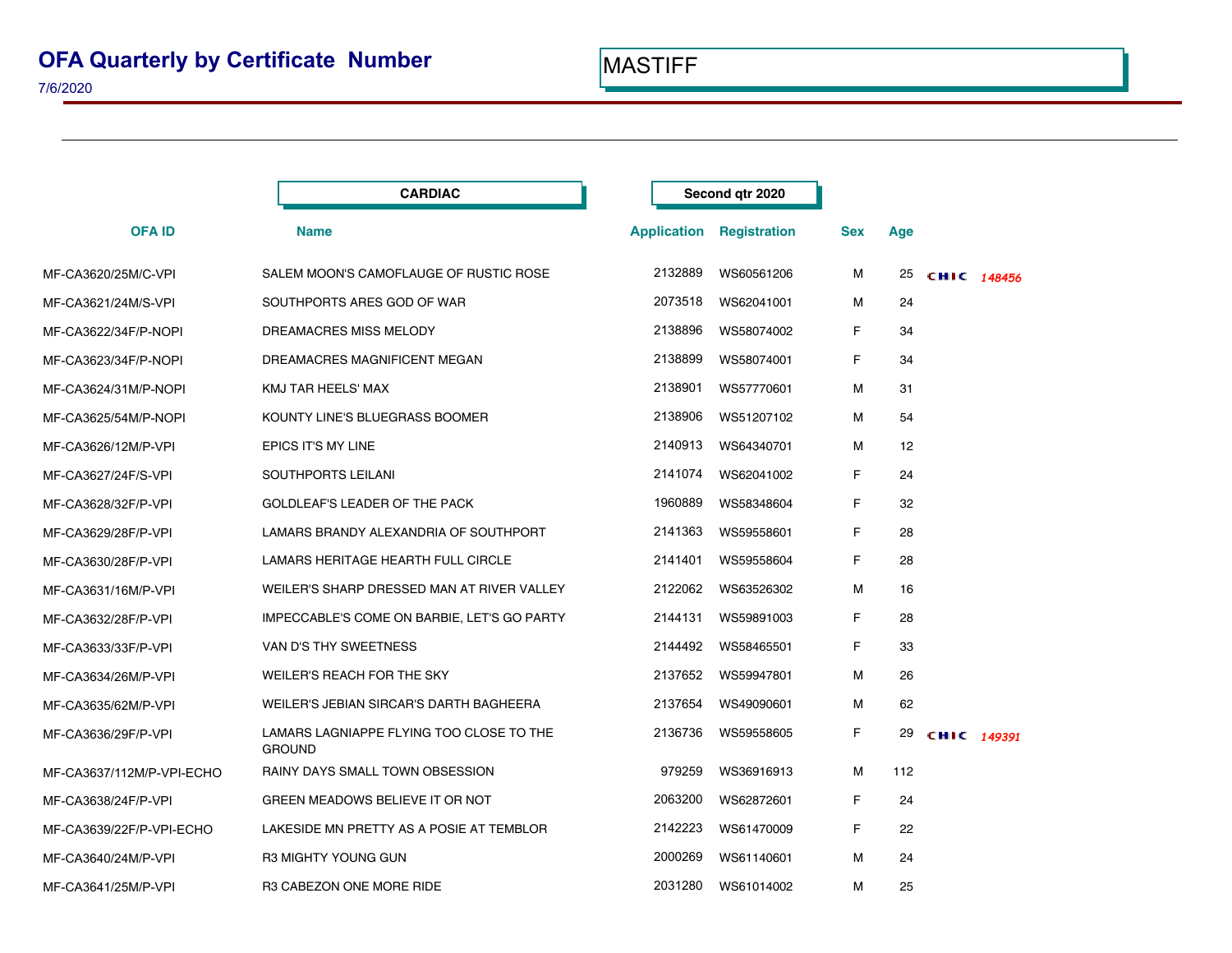|                      | <b>CARDIAC</b>                                           | Second qtr 2020 |                                 |            |     |
|----------------------|----------------------------------------------------------|-----------------|---------------------------------|------------|-----|
| <b>OFAID</b>         | <b>Name</b>                                              |                 | <b>Application Registration</b> | <b>Sex</b> | Age |
| MF-CA3642/22F/P-VPI  | MOUNTAINVIEW SUNSHINE IN THE MEADOW                      | 2147555         | WS61682407                      | F.         | 22  |
| MF-CA3643/27F/P-VPI  | GARY SCHNEIDER-ALKI THE WORLD IS OUR OYSTER              | 2147585         | WS60562802                      | F.         | 27  |
| MF-CA3644/23F/P-VPI  | GOLDENFYRE'S SWEET SMELL OF SUCCESS                      | 2148251         | WS61485405                      | F          | 23  |
| MF-CA3645/20F/P-VPI  | SOUTHERN VALLEY DRAGONHALL'S MAJESTIC'S<br>JALIAH        | 2148545         | WS62569203                      | F.         | 20  |
| MF-CA3646/26F/P-VPI  | GARY SCHNEIDER-BEOWULFS SOUTHERN CHARM                   | 2116595         | WS59342402                      | F.         | 26  |
| MF-CA3647/23F/P-VPI  | GARY SCHNEIDER-BEOWULFS SPLASHIN W BALI                  | 2118741         | WS60562803                      | F          | 23  |
| MF-CA3648/15M/P-VPI  | BEOWULFS SHOGUN'S RISING SON                             | 2120013         | WS62454401                      | м          | 15  |
| MF-CA3649/22F/P-VPI  | <b>BEOWULFS BRINGIN THE MAGIC</b>                        | 2130461         | WS61013501                      | F          | 22  |
| MF-CA3650/23F/P-VPI  | BEOWULFS NO ENDORSEMENT NEEDED                           | 2148125         | WS61988701                      | F          | 23  |
| MF-CA3651/22F/P-PI   | LAKESIDE MN BLONDE BOMBSHELL                             | 2149453         | WS61462901                      | F.         | 22  |
| MF-CA3652/23F/P-VPI  | DEEZ I WANT IT NOW AT EXCELSIOR                          | 2059705         | WS61818706                      | F.         | 23  |
| MF-CA3653/29F/P-VPI  | GREESONS N YABIGS ICING ON THE CAKE MM128                | 2149722         | WS59310603                      | F          | 29  |
| MF-CA3654/29F/P-NOPI | GREESONS MY BUTS BIGGER DEN YOUR BUT                     | 2137376         | WS59941301                      | F.         | 29  |
| MF-CA3655/65F/P-VPI  | ALPINE'S COUNT'N' YOUR BLESSINGS                         | 2150530         | WS49384301                      | F          | 65  |
| MF-CA3656/24F/P-NOPI | HESS' COUNTRY MAYBE IT WAS MEMPHIS                       | 2150764         | WS61098101                      | F          | 24  |
| MF-CA3657/24F/P-VPI  | NOTTINGHILL'S ARTIMIS                                    | 2150879         | FJ792785                        | F.         | 24  |
| MF-CA3658/26M/P-VPI  | UNO GRANDE OBSIDIAN REFLECTION WITH<br><b>PROTECTION</b> | 2151897         | WS60472711                      | м          | 26  |
| MF-CA3659/25F/P-VPI  | UNO GRANDE OK BARBIE LETS GO PARTY                       | 2151850         | WS60472710                      | F          | 25  |
| MF-CA3660/24F/P-NOPI | KASOTA'S DON'T TAKE YOUR EYES OFF ME                     | 2152209         | WS61454605                      | F.         | 24  |
| MF-CA3661/40F/S-VPI  | HARVESTHAZE CHARLOTTES GEORGIA PEACH                     | 2012918         | WS55590104                      | F          | 40  |
| MF-CA3662/27F/P-VPI  | RIVER CITY'S OVER THE RAINBOW                            | 2153072         | WS60044107                      | F.         | 27  |
| MF-CA3663/72F/P-VPI  | <b>TIGERLINE'S ROSIE</b>                                 | 2153398         | WS62989601                      | F          | 72  |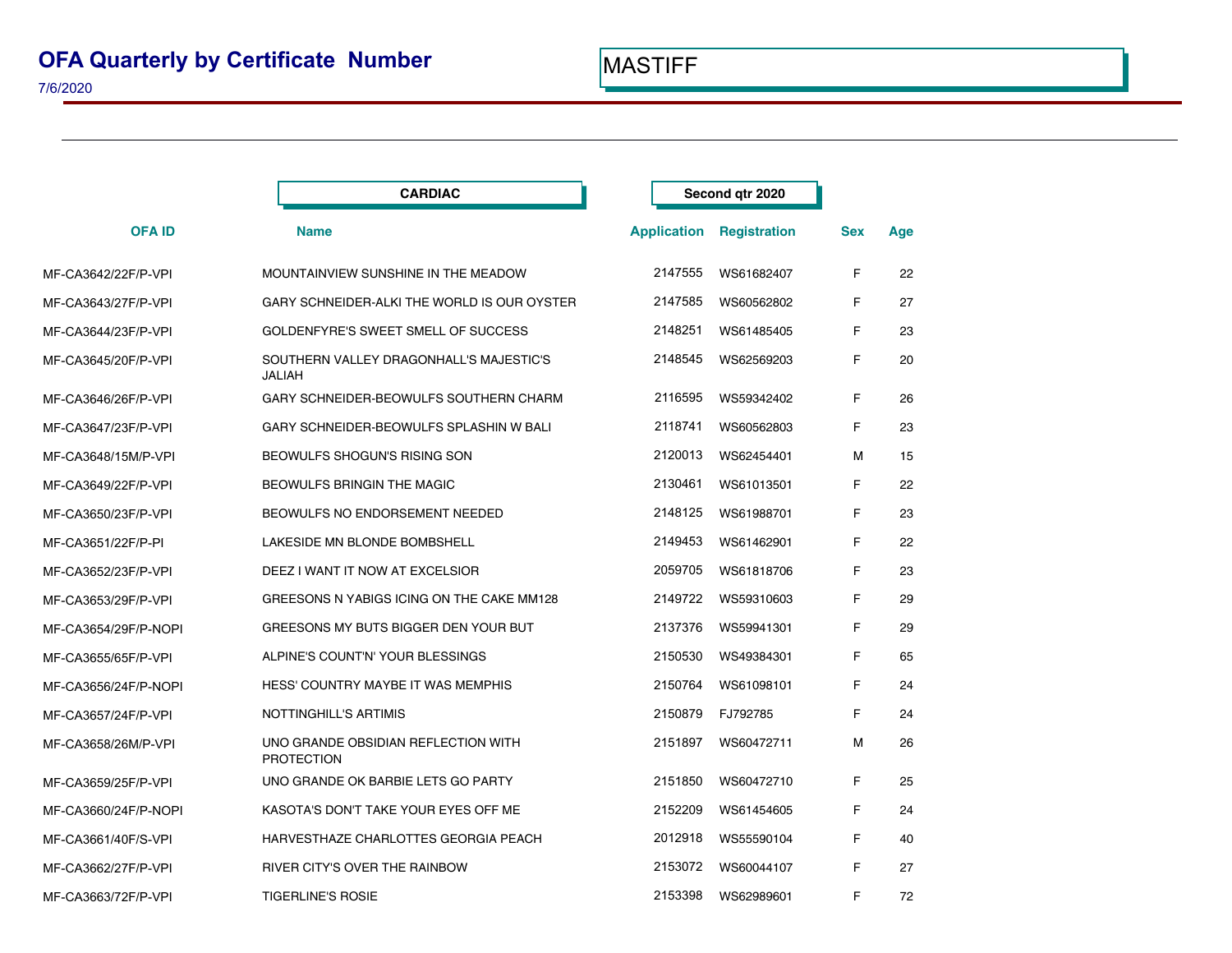## **OFA Quarterly by Certificate Number**

|                     | <b>CARDIAC</b>                                            |                    | Second qtr 2020     |            |     |             |
|---------------------|-----------------------------------------------------------|--------------------|---------------------|------------|-----|-------------|
| <b>OFAID</b>        | <b>Name</b>                                               | <b>Application</b> | <b>Registration</b> | <b>Sex</b> | Age |             |
| MF-CA3664/24F/P-VPI | NORTHERNPAWS HERMOINE GRANGER                             | 2153863            | FL759957            | F.         | 24  |             |
| MF-CA3665/25F/P-VPI | HEIMANN-ARGENTINA CHLOE                                   | 2113100            | WS65920101          | F          | 25  |             |
|                     | <b>THYROID</b>                                            |                    | Second qtr 2020     |            |     |             |
| <b>OFA ID</b>       | <b>Name</b>                                               | <b>Application</b> | Registration        | <b>Sex</b> | Age |             |
| <b>EQUIVOCAL</b>    | WEILER'S SHARP DRESSED MAN AT RIVER VALLEY                | 2122062            | WS63526302          | м          | 16  |             |
| MF-TH1900/35F-NOPI  | HARVESTHAZE ALL BETS ARE OFF                              | 2134682            | WS58132301          | F          | 35  |             |
| MF-TH1901/22F-NOPI  | LINFERT'S FOREVER N ALWAYS FAITH                          | 2092454            | WS61297604          | F.         | 22  |             |
| MF-TH1902/25M-VPI   | SALEM MOON'S CAMOFLAUGE OF RUSTIC ROSE                    | 2132889            | WS60561206          | м          | 25  | CHIC 148456 |
| MF-TH1903/29F-PI    | RUSTIC ROSE HEART OF MY HEART                             | 2140220            | WS58531601          | F.         | 29  |             |
| MF-TH1904/24M-PI    | SOUTHPORTS ARES GOD OF WAR                                | 2073518            | WS62041001          | м          | 24  |             |
| MF-TH1905/28F-PI    | MILLENNIUM APPLE CREEK'S THIS IS MY<br>PLAYGROUND         | 2116116            | WS59285303          | F.         | 28  |             |
| MF-TH1906/24F-PI    | SOUTHPORTS LEILANI                                        | 2141074            | WS62041002          | F.         | 24  |             |
| MF-TH1907/26F-VPI   | HEIMANN-ARGENTINA CHLOE                                   | 2113100            | WS65920101          | F.         | 26  |             |
| MF-TH1908/32F-VPI   | GOLDLEAF'S LEADER OF THE PACK                             | 1960889            | WS58348604          | F          | 32  |             |
| MF-TH1909/29F-VPI   | LAMARS LAGNIAPPE FLYING TOO CLOSE TO THE<br><b>GROUND</b> | 2136736            | WS59558605          | F.         | 29  | CHIC 149391 |
| MF-TH1910/20F-VPI   | SOUTHERN VALLEY DRAGONHALL'S MAJESTIC'S<br>JALIAH         | 2148545            | WS62569203          | F.         | 20  |             |
| MF-TH1911/24M-VPI   | R3 MIGHTY YOUNG GUN                                       | 2000269            | WS61140601          | М          | 24  |             |
| MF-TH1912/25M-VPI   | R3 CABEZON ONE MORE RIDE                                  | 2031280            | WS61014002          | м          | 25  |             |
| MF-TH1913/27F-VPI   | GARY SCHNEIDER-ALKI THE WORLD IS OUR OYSTER               | 2147585            | WS60562802          | F          | 27  |             |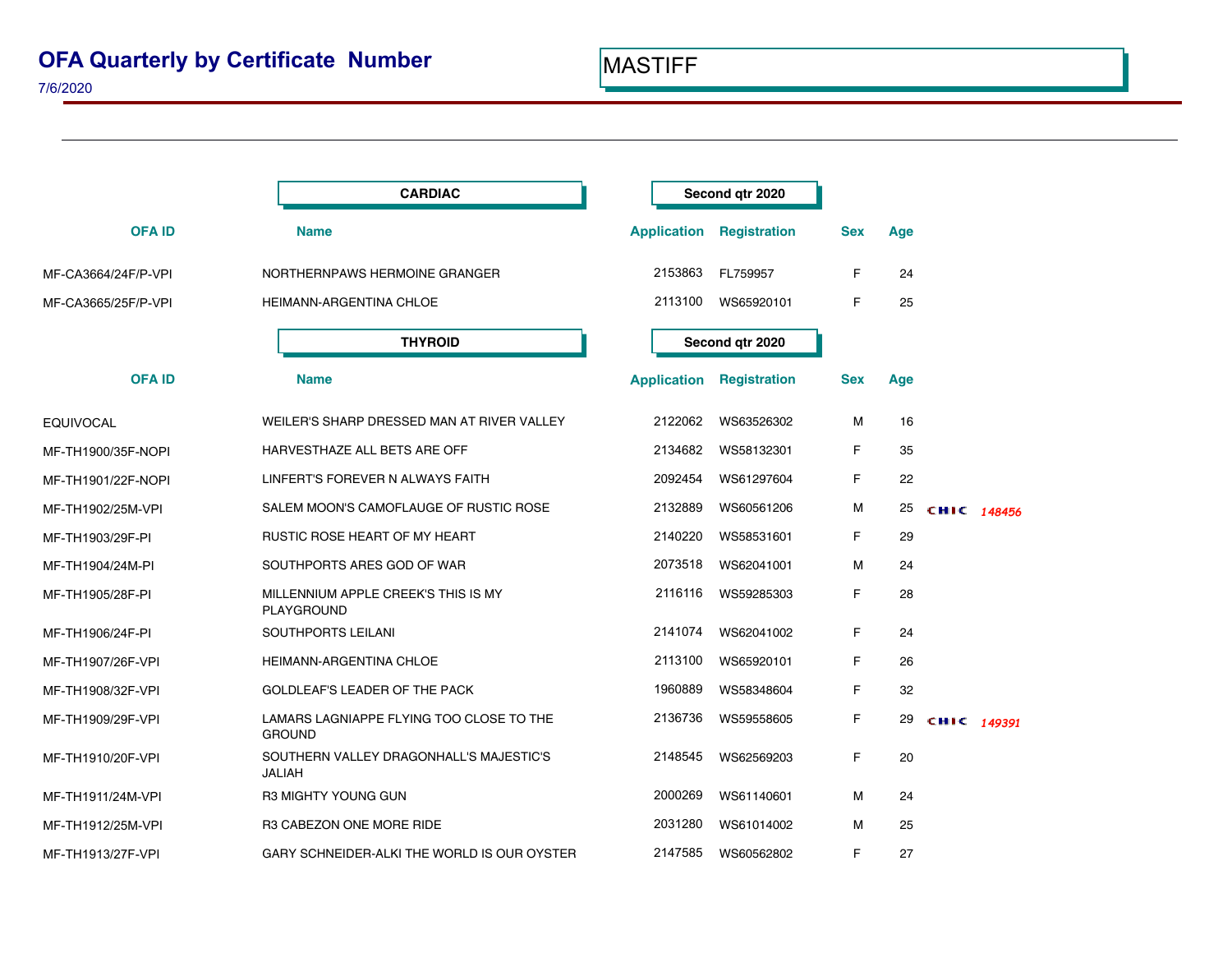|                      | <b>CYSTINURIA</b>                   |                    | Second gtr 2020     |            |     |             |
|----------------------|-------------------------------------|--------------------|---------------------|------------|-----|-------------|
| <b>OFA ID</b>        | <b>Name</b>                         | <b>Application</b> | <b>Registration</b> | <b>Sex</b> | Age |             |
| MF-CY233/106F-PI-CAR | MILLBROOKS ITS ALL GOOD             | 1408358            | WS25050404          | F          | 106 | CHIC 68301  |
| MF-CY234/32M-PI-CAR  | LAZY D'S ULTIMATE REVOLUTION        | 1465384            | WS32695903          | М          | 32  |             |
| MF-CY235/69F-PI-CAR  | INDIGO'S CHOCOLATE COVERED RAISIN   | 1490180            | WS36349001          | F          | 69  |             |
| MF-CY236/46F-NOPI    | WILDWOODS LUNA OUR BRIGHTEST STAR   | 1912655            | WS50466901          | F          | 46  |             |
| MF-CY237/34M-PI      | SASSENACHS RD "JE SUIS PREST"       | 1833599            | WS54175606          | М          | 34  | CHIC 135030 |
| MF-CY238/19M-PI      | <b>CEDARHILLS TENNESSEE WHISKEY</b> | 2113601            | WS59695901          | M          | 19  |             |
| MF-CY239/19F-VPI     | CEDARHILLS POCKET FULL OF POSEY     | 2113603            | WS59695902          | F          | 19  |             |
| MF-CY240/5M-VPI      | BRITESTARS FORTUNE FAVORS THE BOLD  | 2149408            | WS67250101          | М          | 5   |             |
| MF-CY241/28F-PI      | HEIMANN-ARGENTINA CHLOE             | 2113100            | WS65920101          | F          | 28  |             |
| MF-CY242/6M-NOPI     | BRITESTAR REIVERS CONCHOBHAR ARD-RI | 2153670            | WS67249701          | М          | 6   |             |
|                      | <b>ADVANCED CARDIAC</b>             |                    | Second qtr 2020     |            |     |             |
| <b>OFAID</b>         | <b>Name</b>                         | <b>Application</b> | <b>Registration</b> | <b>Sex</b> | Age |             |
| MF-ACA145/22F-NOPI   | LINFERT'S FOREVER N ALWAYS FAITH    | 2092454            | WS61297604          | F          | 22  |             |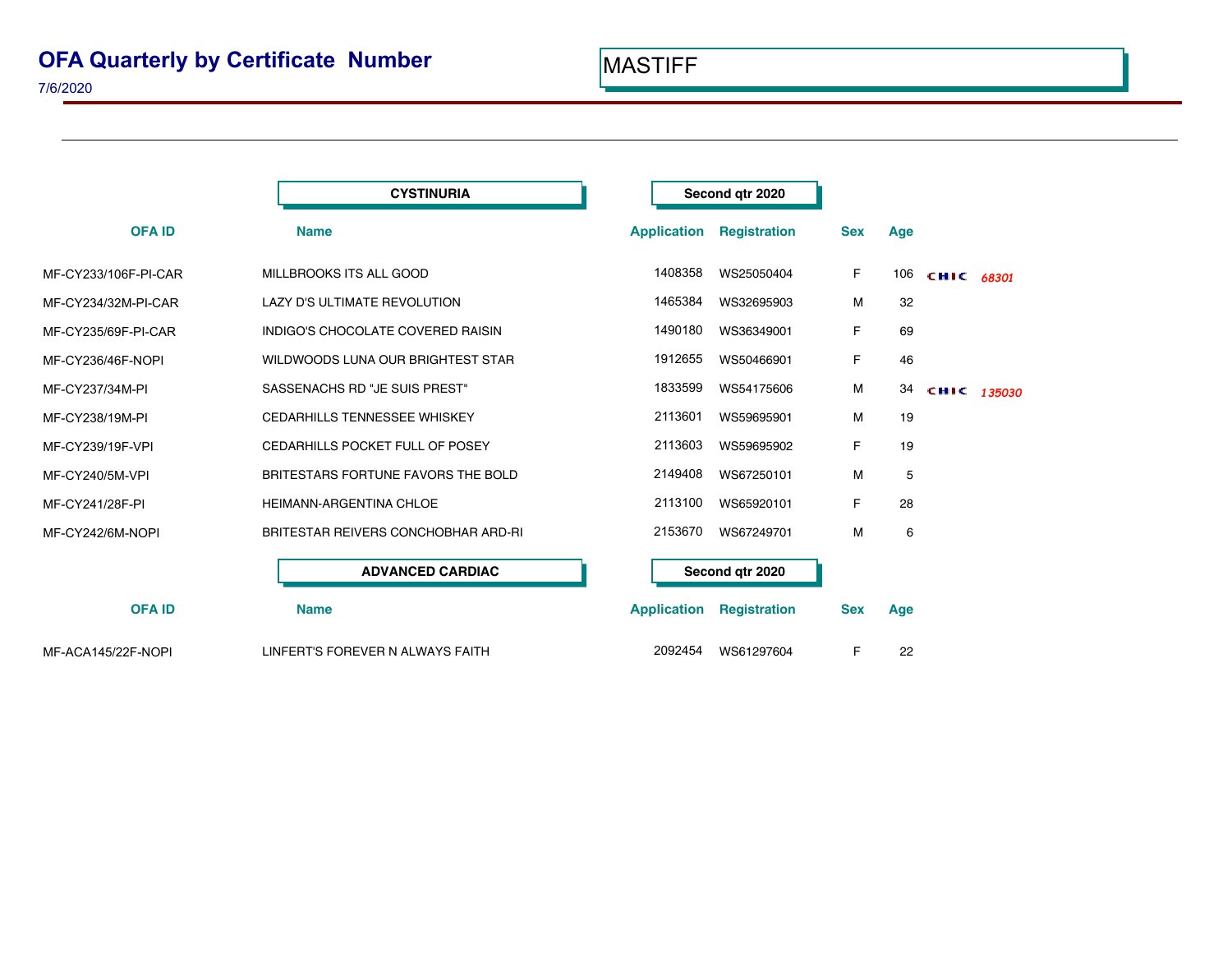|                    | <b>CANINE HEALTH</b>                               |                    | Second qtr 2020                 |            |              |             |  |
|--------------------|----------------------------------------------------|--------------------|---------------------------------|------------|--------------|-------------|--|
| <b>OFAID</b>       | <b>Name</b>                                        | <b>Application</b> | <b>Registration</b>             | <b>Sex</b> | Age          |             |  |
| 68301              | MILLBROOKS ITS ALL GOOD                            | 1408358            | WS25050404                      | F          | $\mathbf{0}$ | CHIC 68301  |  |
| 113607             | RAINY DAYS SPICE AND EVERYTHING NICE               | 1608948            | WS44438401                      | F          | 0            | CHIC 113607 |  |
| 114435             | SHERRIDANE'S CONEY ISLAND BABY                     | 1674664            | WS46219204                      | F          | 0            | CHIC 114435 |  |
| 135030             | SASSENACHS RD "JE SUIS PREST"                      | 1833599            | WS54175606                      | М          | 0            | CHIC 135030 |  |
| 148456             | SALEM MOON'S CAMOFLAUGE OF RUSTIC ROSE             | 2132889            | WS60561206                      | м          |              | CHIC 148456 |  |
| 148550             | <b>WEILER'S LOVELY LAYDEE LIBERTY</b>              | 1906386            | WS51490008                      | F          |              | CHIC 148550 |  |
| 148706             | SASSENACHS CLASSIC FLAVOR                          | 1833605            | WS54175601                      | F          |              | CHIC 148706 |  |
| 149391             | LAMARS LAGNIAPPE FLYING TOO CLOSE TO THE<br>GROUND | 2136736            | WS59558605                      | F          |              | CHIC 149391 |  |
| 149671             | <b>MAMA'S LADY KARMA CHAMELEON</b>                 | 2011405            | WS52151706                      | F          |              | CHIC 149671 |  |
|                    | <b>CANINE MULTIFOCAL RETINOPATHY</b>               |                    | Second qtr 2020                 |            |              |             |  |
| <b>OFAID</b>       | <b>Name</b>                                        |                    | <b>Application Registration</b> | <b>Sex</b> | Age          |             |  |
| MF-CMR835/16F-NOPI | LINFERT'S FOREVER N ALWAYS FAITH                   | 2092454            | WS61297604                      | F          | 16           |             |  |
| MF-CMR836/8F-PI    | ROSEHILLS KISS ME IN THE MORNING KISKA             | 2142013            | WS66402806                      | F          | 8            |             |  |
| MF-CMR837/45M-PI   | SASSENACHS RD "JE SUIS PREST"                      | 1833599            | WS54175606                      | м          | 45           | CHIC 135030 |  |
| MF-CMR838/21F-PI   | LAKESIDE MN PRETTY AS A POSIE AT TEMBLOR           | 2142223            | WS61470009                      | F          | 21           |             |  |
| MF-CMR839/14M-PI   | VINZENZ DEL PENON DE IFACH                         | 2146599            | 1141698                         | М          | 14           |             |  |
| MF-CMR840/19M-PI   | <b>CEDARHILLS TENNESSEE WHISKEY</b>                | 2113601            | WS59695901                      | м          | 19           |             |  |
| MF-CMR841/19F-VPI  | CEDARHILLS POCKET FULL OF POSEY                    | 2113603            | WS59695902                      | F          | 19           |             |  |
| MF-CMR842/4M-VPI   | BRITESTARS FORTUNE FAVORS THE BOLD                 | 2149408            | WS67250101                      | м          | 4            |             |  |
| MF-CMR843/21F-PI   | HEIMANN-ARGENTINA CHLOE                            | 2113100            | WS65920101                      | F          | 21           |             |  |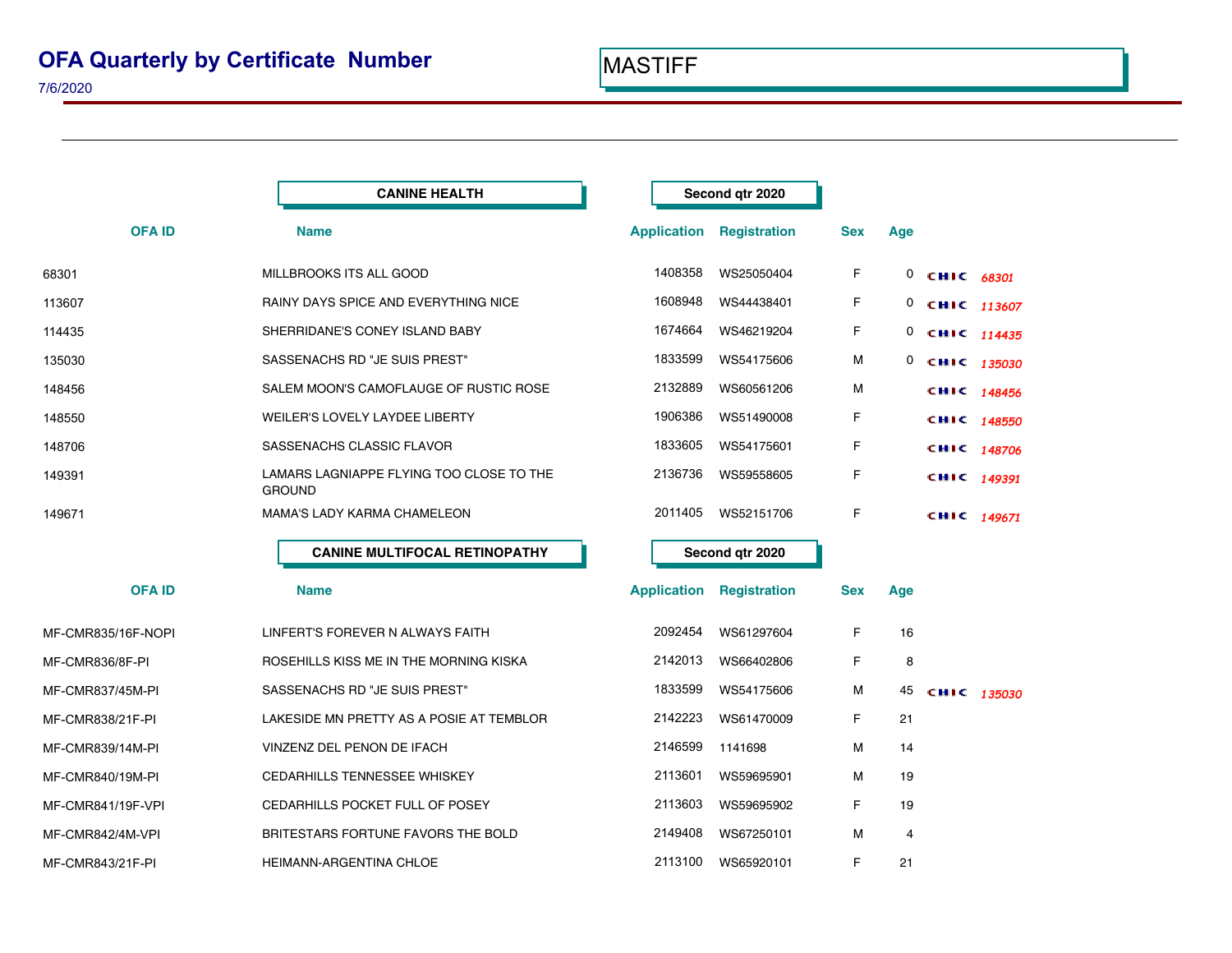## **OFA Quarterly by Certificate Number**

|                   | <b>DENTITION DATABASE</b>                | Second qtr 2020    |                     |            |     |
|-------------------|------------------------------------------|--------------------|---------------------|------------|-----|
| <b>OFAID</b>      | <b>Name</b>                              | <b>Application</b> | <b>Registration</b> | <b>Sex</b> | Age |
| MF-DE15/32F-VPI   | <b>GOLDLEAF'S LEADER OF THE PACK</b>     | 1960889            | WS58348604          | F          | 32  |
|                   | <b>DEGENERATIVE MYELOPATHY</b>           | Second qtr 2020    |                     |            |     |
| <b>OFAID</b>      | <b>Name</b>                              | <b>Application</b> | <b>Registration</b> | <b>Sex</b> | Age |
| MF-DM535/16F-NOPI | LINFERT'S FOREVER N ALWAYS FAITH         | 2092454            | WS61297604          | F          | 16  |
| MF-DM536/8F-PI    | ROSEHILLS KISS ME IN THE MORNING KISKA   | 2142013            | WS66402806          | F          | 8   |
| MF-DM537/46F-NOPI | WILDWOODS LUNA OUR BRIGHTEST STAR        | 1912655            | WS50466901          | F          | 46  |
| MF-DM538/21F-PI   | LAKESIDE MN PRETTY AS A POSIE AT TEMBLOR | 2142223            | WS61470009          | F          | 21  |
| MF-DM539/14M-PI   | VINZENZ DEL PENON DE IFACH               | 2146599            | 1141698             | м          | 14  |
| MF-DM540/19M-PI   | <b>CEDARHILLS TENNESSEE WHISKEY</b>      | 2113601            | WS59695901          | м          | 19  |
| MF-DM541/19F-VPI  | CEDARHILLS POCKET FULL OF POSEY          | 2113603            | WS59695902          | F          | 19  |
| MF-DM542/4M-VPI   | BRITESTARS FORTUNE FAVORS THE BOLD       | 2149408            | WS67250101          | М          | 4   |
| MF-DM543/21F-PI   | <b>HEIMANN-ARGENTINA CHLOE</b>           | 2113100            | WS65920101          | F          | 21  |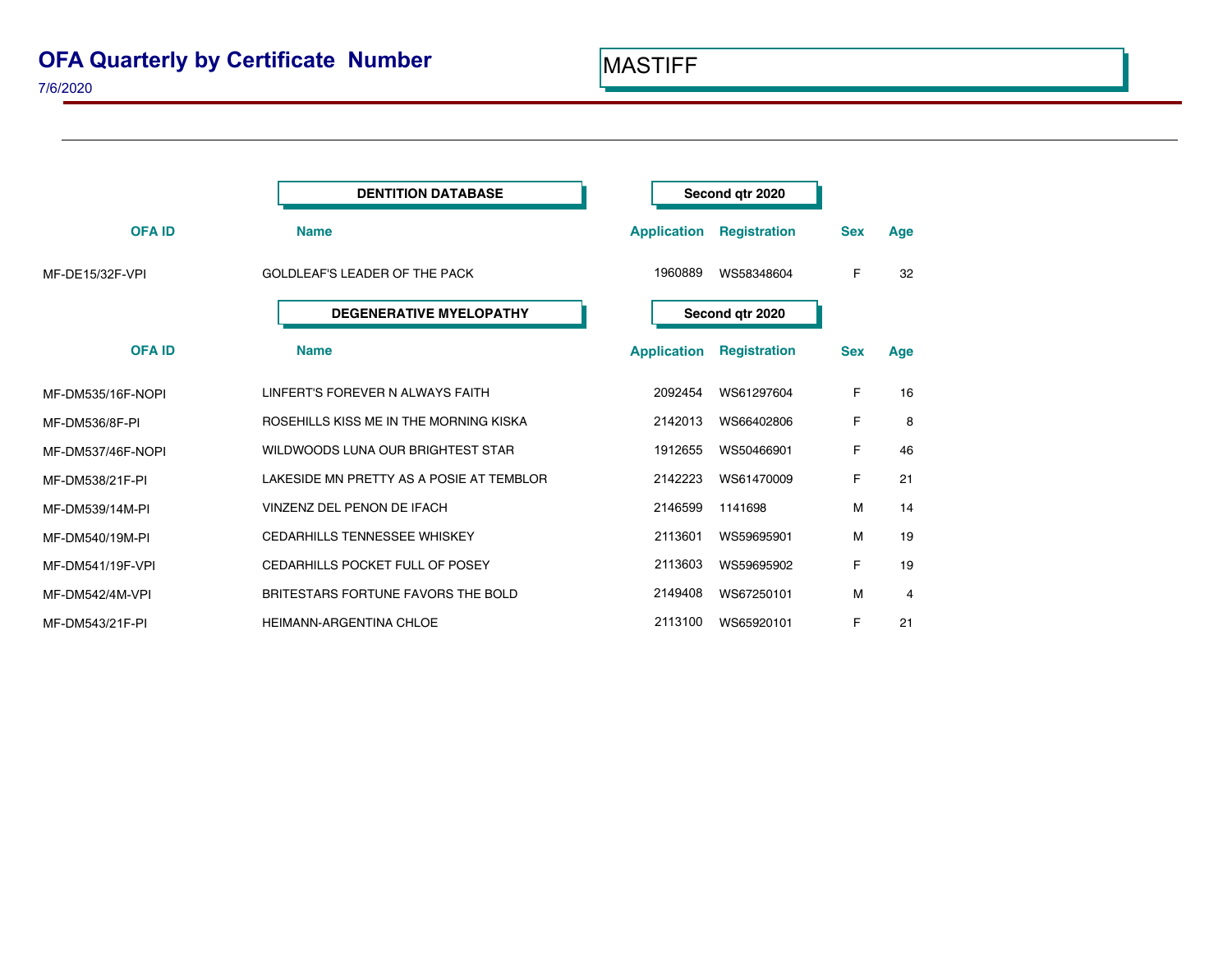|                   | <b>EYES</b>                                 | Second qtr 2020    |                     |            |     |             |
|-------------------|---------------------------------------------|--------------------|---------------------|------------|-----|-------------|
| <b>OFAID</b>      | <b>Name</b>                                 | <b>Application</b> | <b>Registration</b> | <b>Sex</b> | Age |             |
| MF-EYE184/73F-VPI | SHERRIDANE'S CONEY ISLAND BABY              | 1674664            | WS46219204          | F          | 73  | CHIC 114435 |
| MF-EYE185/73M-VPI | SHERRIDANE'S HEEZA MAGIC MAN                | 1674663            | WS46219201          | M          | 73  |             |
| MF-EYE230/73F-VPI | <b>RAINY DAYS SPICE AND EVERYTHING NICE</b> | 1608948            | WS44438401          | F.         | 73  | CHIC 113607 |
| MF-EYE562/37F-VPI | SASSENACHS CLASSIC FLAVOR                   | 1833605            | WS54175601          | F.         | 37  | CHIC 148706 |
| MF-EYE744/25M-VPI | SALEM MOON'S CAMOFLAUGE OF RUSTIC ROSE      | 2132889            | WS60561206          | м          | 25  | CHIC 148456 |
| MF-EYE745/23F-VPI | CABEZON R3 MARIAH OF SHERRIDANE             | 2135215            | WS61014004          | F.         | 23  |             |
| MF-EYE746/9F-VPI  | GOLDLEAF'S WHOSE BRIGHT IDEA AT SASSENACH   | 2125188            | WS63110805          | F          | 9   |             |
| MF-EYE747/3M-NOPI | STONEHEART APOLLO THE OVERSEER              | 2142161            | WS67180402          | M          | 3   |             |
| MF-EYE748/54F-VPI | <b>MAMA'S LADY KARMA CHAMELEON</b>          | 2011405            | WS52151706          | F          | 54  | CHIC 149671 |
|                   | <b>HYPERURICOSURIA</b>                      | Second qtr 2020    |                     |            |     |             |
| <b>OFAID</b>      | <b>Name</b>                                 | <b>Application</b> | <b>Registration</b> | <b>Sex</b> | Age |             |
| MF-HU30/16F-NOPI  | LINFERT'S FOREVER N ALWAYS FAITH            | 2092454            | WS61297604          | F          | 16  |             |
| MF-HU31/14M-PI    | VINZENZ DEL PENON DE IFACH                  | 2146599            | 1141698             | М          | 14  |             |